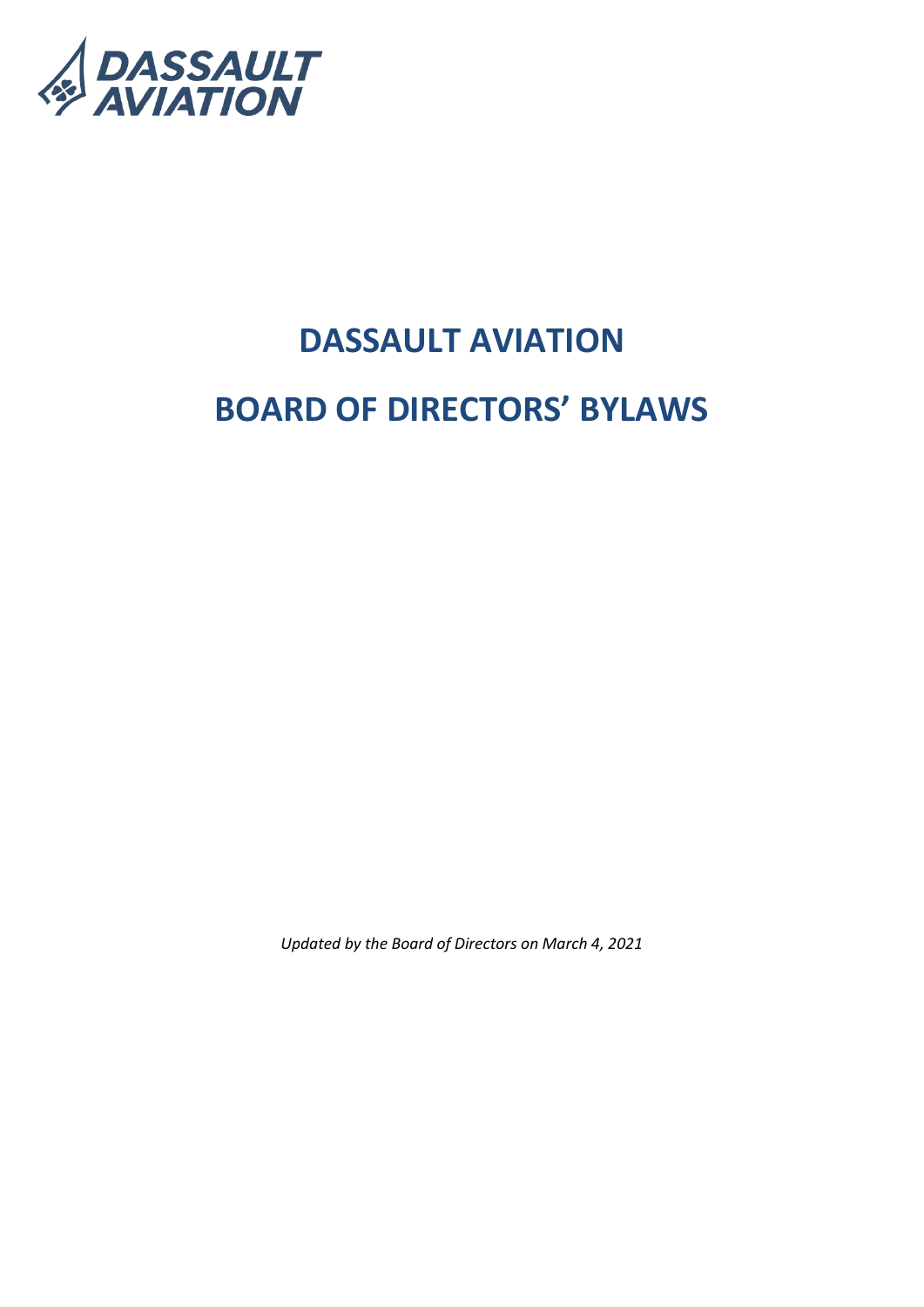# **TABLE OF CONTENTS**

#### **Preamble**

#### **ARTICLE I Members of the Board of Directors**

- Section 1 Composition of the Board of Directors and terms of office
- Section 2 Independence
- Section 3 Ethics
- Section 4 Transparency
- Section 5 Confidentiality
- Section 6 Prevention and Management of conflicts of interest
- Section 7 Compensation

#### **ARTICLE II Functioning of the Board of Directors**

- Section 8 Meetings
- Section 9 Guests
- Section 10 Attendance and proxy
- Section 11 Information of the directors
- **ARTICLE III Powers of the Board of Directors**
- Section 12 Representation and corporate interest
- Section 13 Specific powers

# **ARTICLE IV Committees of the Board of Directors (common operating rules shared by all committees)**

- Section 14 Creation and powers
- Section 15 Organization
- Section 16 Information

#### **ARTICLE V Audit Committee**

- Section 17 Composition
- Section 18 Missions
- Section 19 Functioning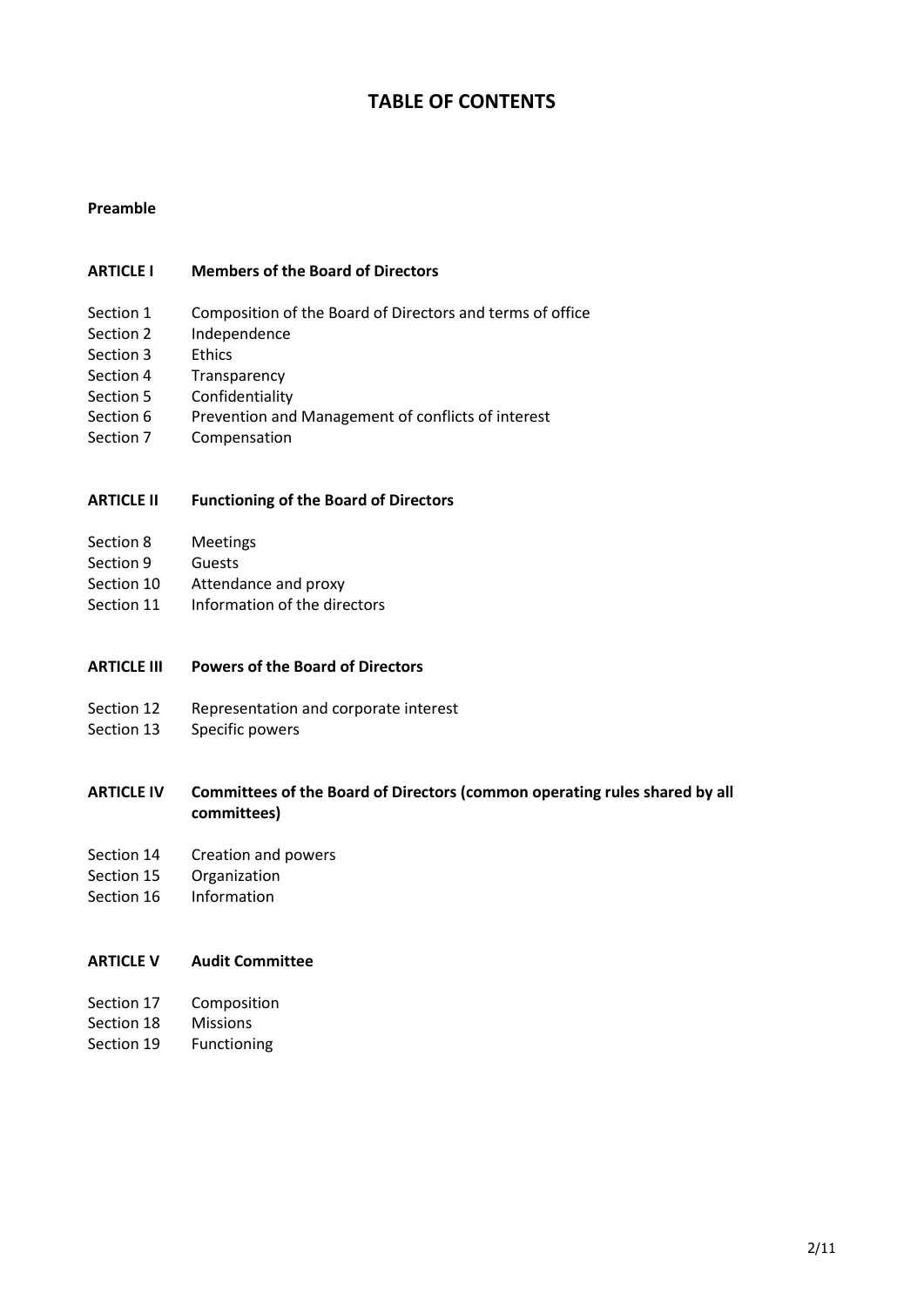## **Preamble**

The Board of Directors of Dassault Aviation (hereinafter "the **Company**") has decided to establish these Board of Directors' bylaws in order to define the rules for how the Board of Directors (hereinafter "the **Board**") and its committee(s) operate, as well as to make explicit the main legal and statutory provisions that apply to all directors of the Company.

These bylaws cancel and replace those adopted by the Board of Directors on July 25, 2012 and the Audit Committee Charter of July 22, 2009.

The purpose of these bylaws is to facilitate the implementation of the aforementioned provisions and rules. They may therefore not be enforced against the Company, its shareholders, or third parties.

The internal bylaws do not supersede the legal or statutory provisions that apply to the Board of Directors.

Each director adheres to these bylaws by accepting his mandate.

The Board of Directors may subsequently decide to amend these bylaws.

Shareholders are informed of these bylaws in the Report on corporate governance and its content is made available to shareholders on the Company's website at the following address: [https://www.dassault](https://www.dassault-aviation.com/en/group/finance/)[aviation.com/en/group/finance/.](https://www.dassault-aviation.com/en/group/finance/)

These bylaws are subjected to the French law.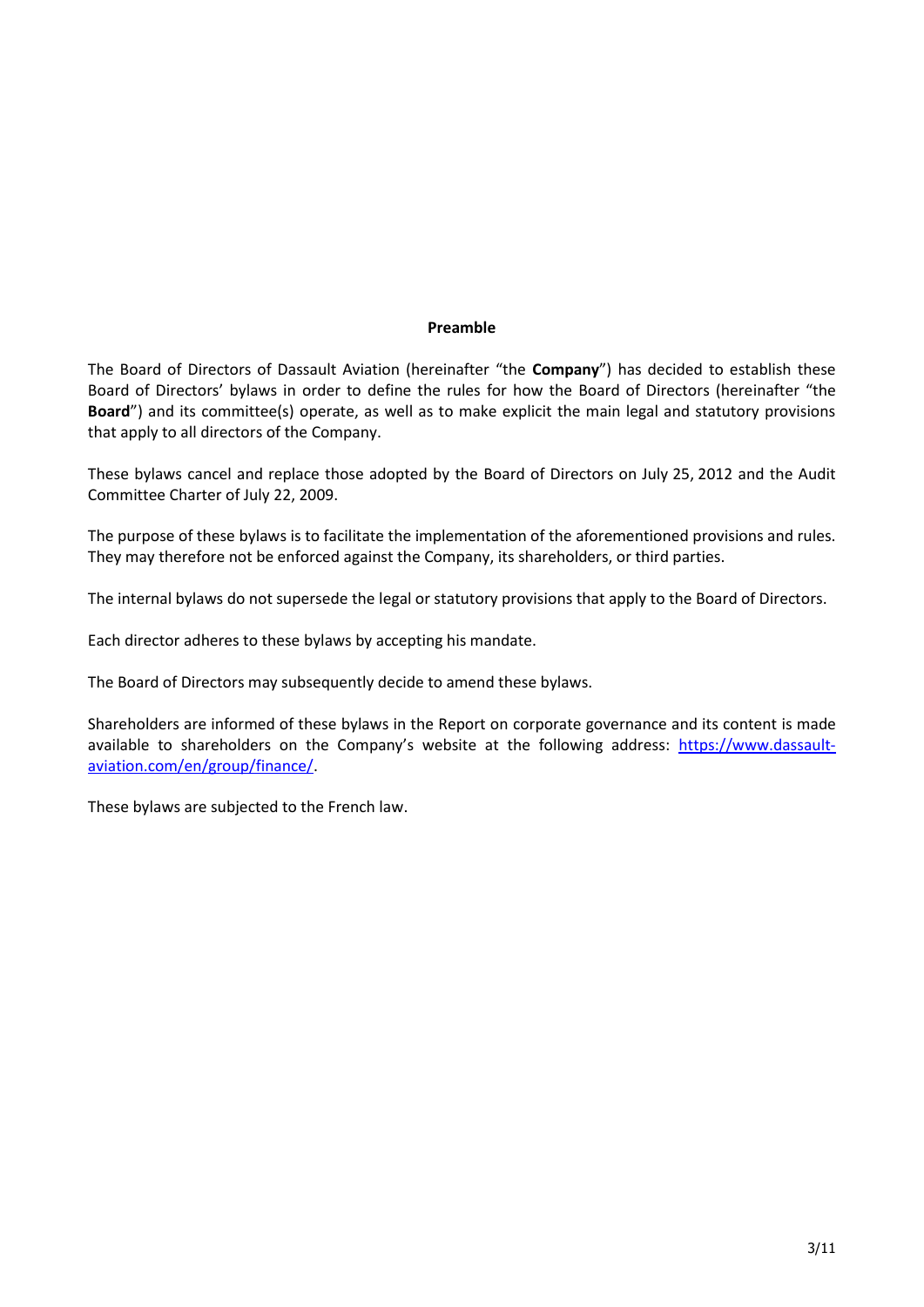## **ARTICLE I — MEMBERS OF THE BOARD OF DIRECTORS**

#### **Section 1 — Composition of the Board of Directors and terms of office**

- 1.1 As provided in the Company's bylaws, the Board of Directors of Dassault Aviation must be made up of between three and twelve members, appointed by the Ordinary General Meeting.
- 1.2 The Board is responsible for finding the most appropriate composition balance in terms of diversity (nationality, age, and skills) and gender (equal representation of women and men), taking into account all applicable laws so as to guarantee shareholders that it is performing its duties with the necessary transparency and objectivity. The Board reports on the application of these provisions in the Report on corporate governance.
- 1.3 Directors are appointed for four-year terms, renewables.
- 1.4 Whenever possible, directors' terms of office are renewed on a rolling basis to prevent nearly all directors' terms being renewed all at once.
- 1.5 If the Board of Directors comprises a total of eight directors or less, it must include one director representing employees. If the total number of directors is greater than eight, two directors representing employees must be appointed. Directors representing employees are not counted when determining the independence or gender balance ratios of the Board of Directors.
- 1.6 A Government Commissioner appointed by the Ministry for the Armed Forces attends all Board meetings.

#### **Section 2 — Independence**

- 2.1 The Board of Directors is responsible for assessing the independence of each member on a case-bycase basis using the specific definition of independence and the formal independence criteria adopted by the Company and provided in the Report on corporate governance.
- 2.2 The Board of Directors may consider that a director who does not meet these definition and criteria is nevertheless an independent director.
- 2.3 The Board of Directors assesses the independence of each director on an annual basis and whenever a new director is appointed or renewed, especially with respect to the formal criteria provided in the Report on corporate governance.
- 2.4 Shareholders are informed of the results of this assessment each year via the Report on corporate governance.

#### **Section 3 — Ethics**

- 3.1 In the performance of their duties on the Board and, if applicable, on the committee(s) on which they serve, each director must uphold the interests of the Company and all of its shareholders, taking into account both the social and environmental issues.
- 3.2 To the extent possible and subject to the provisions of article 6, directors must attend all meetings of the Board of Directors, the committee(s) on which they serve, and the Shareholders' General Meeting, unless they notify the Secretary of the Board in advance.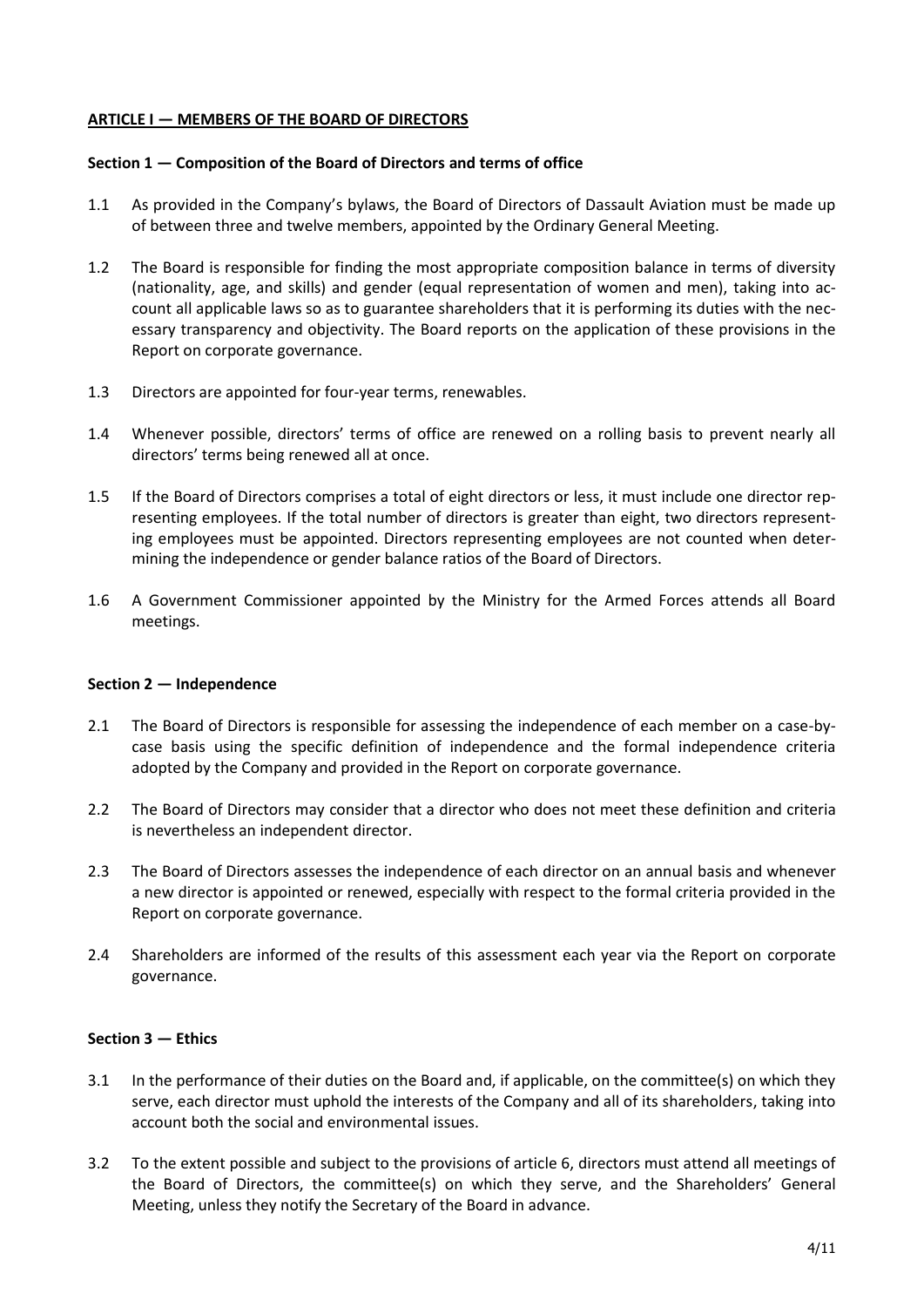- 3.3 Board of Directors members must devote the necessary time and attention to the work of the Board and, if applicable, the committee(s) on which they serve, in order to fulfill their duties and review the materials that are addressed to them.
- 3.4 They must continuously ensure that their terms of office and the duties they perform for other companies do not impede them from fulfilling their duties as directors of the Company in satisfactory conditions.

# **Section 4 — Transparency**

- 4.1 Board of Directors members must, at least annually and whenever there is a change, inform the Secretary of the Board of:
	- all the management positions or director roles they take on,
	- any real or potential situation of conflicts of interest with the Company,
	- any proposed agreement that directly or indirectly affects them and that may require the prior authorization of the Board of Directors pursuant to the French Commercial Code.
- 4.2 In addition to their obligations under the Company's bylaws, each director, excluding the director(s) representing employees, must hold at least 25 shares for the duration of their term of office.

Directors are required to hold their shares in either managed registered form or pure registered form, or to hold them in an account with an authorized financial intermediary, when they reach their functions and for the duration of their terms of office.

This provision applies to shares issued by the Company and, if applicable, shares issued by the companies it controls within the meaning set out in Article L. 233-3 I of the French Commercial Code.

#### **Section 5 — Confidentiality**

- 5.1 Directors are bound by a strict duty of confidentiality and must keep confidential:
	- Board records and all non-public information and documents they receive or gather in the performance of their duties as Board and/or committee members, both during and outside of meetings,
	- Board and committee discussions and deliberations.
- 5.2 This duty of confidentiality applies to both persons outside the Company and persons within the Company whose roles do not require them to know this information.
- 5.3 This section applies to Board members and any person who helps prepare for or attends Board of Directors or committee meetings on either an ongoing or casual basis, e.g., government commissioners, Central Economic and Social Committee representatives, executive managers of the Company, statutory auditors, the Secretary of the Board, etc.

#### **Section 6 — Prevention and Management of conflicts of interest**

6.1 Directors may not use their title or duties as directors to obtain, for themselves or for a third party, any pecuniary or non-pecuniary benefit.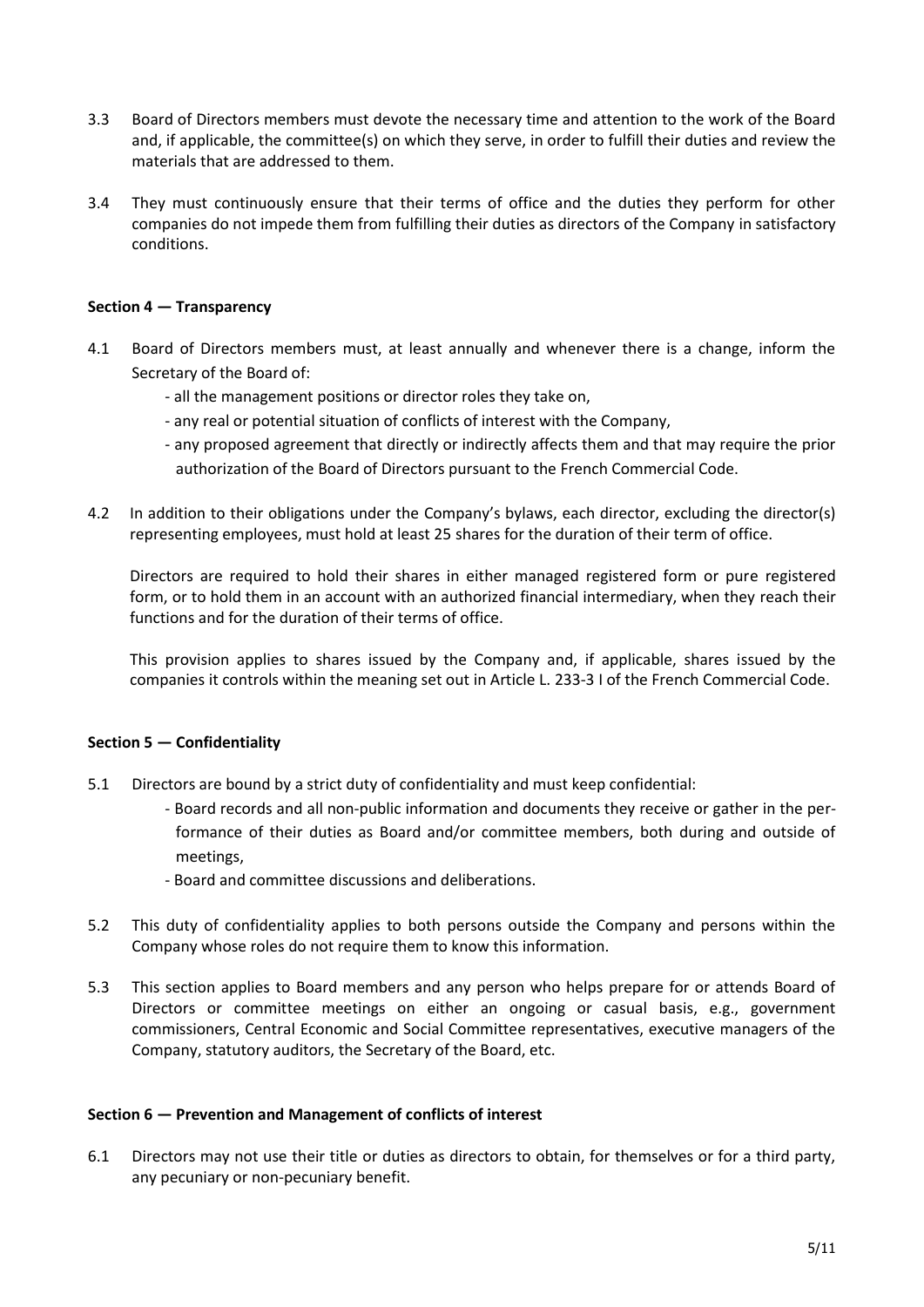- 6.2 Directors must inform the Board of Directors of any real or potential conflict of interest between themselves and the corporate interest of Dassault Aviation and must, if applicable, abstain from participating in discussions and voting on any related matters during meetings. Conflict of interest is understood to mean in particular the fact that a director is personally interested (directly or indirectly, notably through legal entities in which he exercises a management function, holds interests or that he represents) in the vote of a decision or on a deliberation by the Board of Directors.
- 6.3 In particular, the Board of Directors must be informed if any director is involved in a transaction in which Dassault Aviation has a direct interest or of which he had knowledge as a director, prior to the completion of the said transaction.
- 6.4 In any event, directors must respect their duty of confidentiality and loyalty towards the Company.

# **Section 7 — Compensation**

- 7.1 Members of the Board of Directors receive annual compensation, the total amount of which is determined by the Shareholder's General Meeting.
- 7.2 This compensation is made up of a fixed portion, a variable portion for the Board of Directors, and a variable portion solely for committees. The variable portions are tied to effective attendance at Board and/or committee meetings.
- 7.3 The Board decides how to distribute this compensation to its members in the manner it deems fit.
- 7.4 The Board of Directors may also allocate exceptional compensation to directors under the circumstances and according to the conditions provided by law.
- 7.5 Board of Directors members may request reimbursement for expenses incurred in the performance of their duties as directors or committee members upon presentation of supporting documentation.

#### **ARTICLE II — FUNCTIONING OF THE BOARD OF DIRECTORS**

#### **Section 8 — Meetings**

- 8.1 The Board of Directors meets at least twice per year to approve the company and half-year financial statements and as often as necessary to serve the Company's interest.
- 8.2 As provided in the Company's bylaws, Board of Directors meetings are convened by either the Chairman or at least one-third of the directors in office. Notices of Board meetings specifying the agenda are sent to the directors, statutory auditors and the Government Commissioner at least one week in advance, except in case of emergencies.
- 8.3 To ensure the attendance of directors at Board meetings, the Board of Directors sets an annual meeting schedule for Board of Directors and Audit Committee meetings from year to year. The Secretary of the Board updates this schedule and reminds directors of the dates on a regular basis.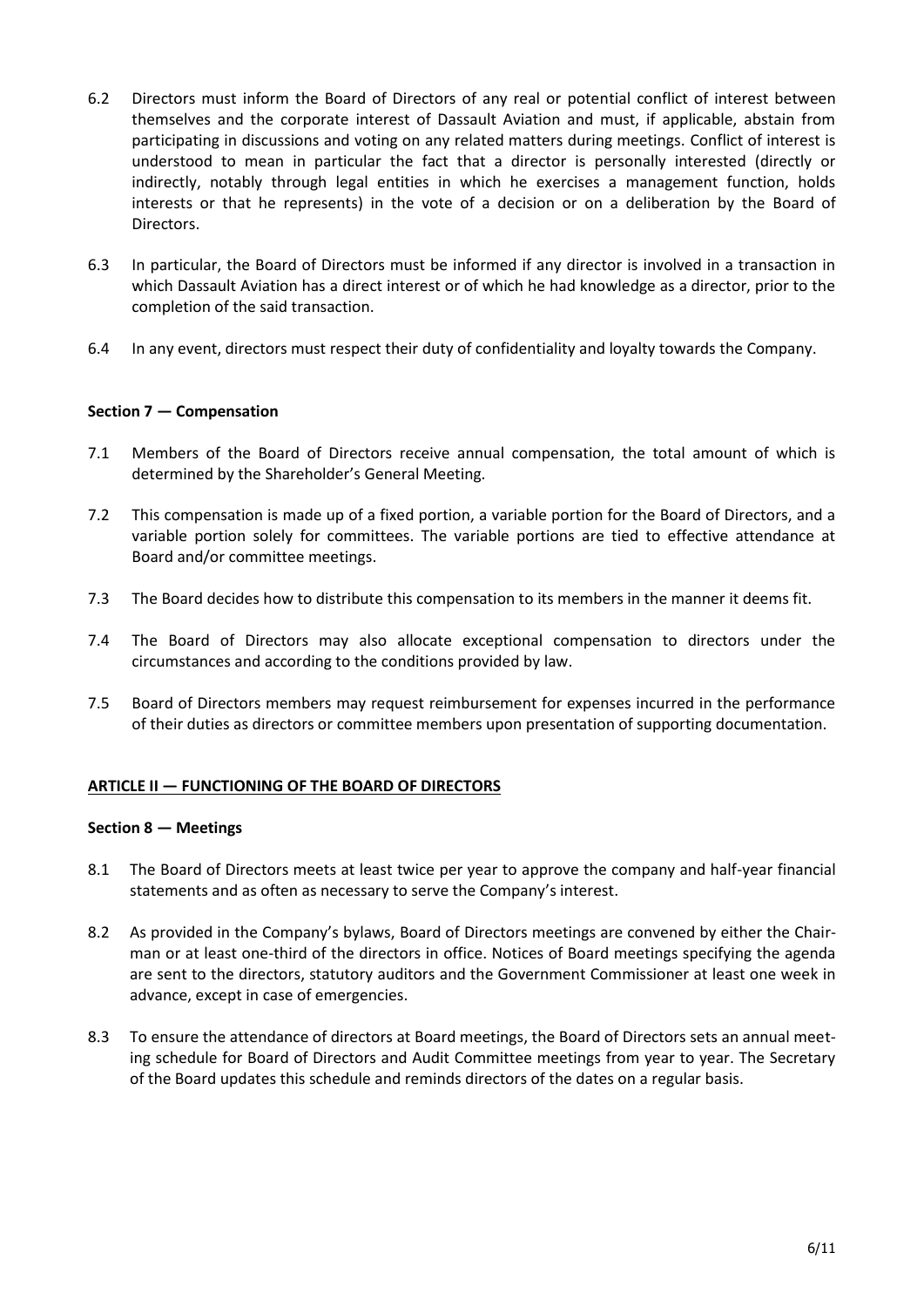## **Section 9 — Guests**

- 9.1 The Chairman of the Board of Directors may invite Dassault Aviation executives or third parties to participate in Board meetings, without being entitled to vote, if the topics on the agenda require it and/or if the Chairman deems it appropriate.
- 9.2 Any third party who is invited to a Board meeting or asked to participate in preparing for such a meeting is bound by a strict duty of confidentiality as laid down in article 5.

## **Section 10 — Attendance and proxy**

10.1 Directors may participate in Board meetings (discussions and voting) by means of telephone conference or other similar means of communication, pursuant to the regulations in force.

The law excludes the aforementioned means of communication for Board decisions related to the approval of company financial statements, Directors' report, and consolidated financial statements.

- 10.2 Board members participating in Board meetings using these means of communication must ensure that nobody from their environment is likely to see or hear the discussions that take place during the Board meeting.
- 10.3 The names of the directors participating via telephone conference are noted on the attendance sheet. This note is sufficient for proving attendance via this means of communication at the meeting in question.

Meeting minutes must mention whenever any technical incidents interfere with the running of the meeting.

10.4 Directors may name one other director as their proxy holder for Board meetings. Each director may only serve as the proxy holder for one other director during a meeting. Directors must name their fellow director as their proxy holder in writing, by sending a letter, fax or email to the Secretary of the Board.

#### **Section 11 — Information of the directors**

- 11.1 Prior to each Board meeting, the Chairman of the Board of Directors ensures that directors receive comprehensive, relevant, balanced and instructive documentation sufficiently in advance (except in emergencies) to help them prepare for said meeting and perform their duties.
- 11.2 The statutory auditors and Government Commissioner will receive the same documents as the directors.
- 11.3 Administrators who believe they lack the information or documentation needed to perform their duties are entitled to request it from the Chairman of the Board of Directors, who may refuse to grant the request if he or she believes that doing so would not be in the Company's corporate interest.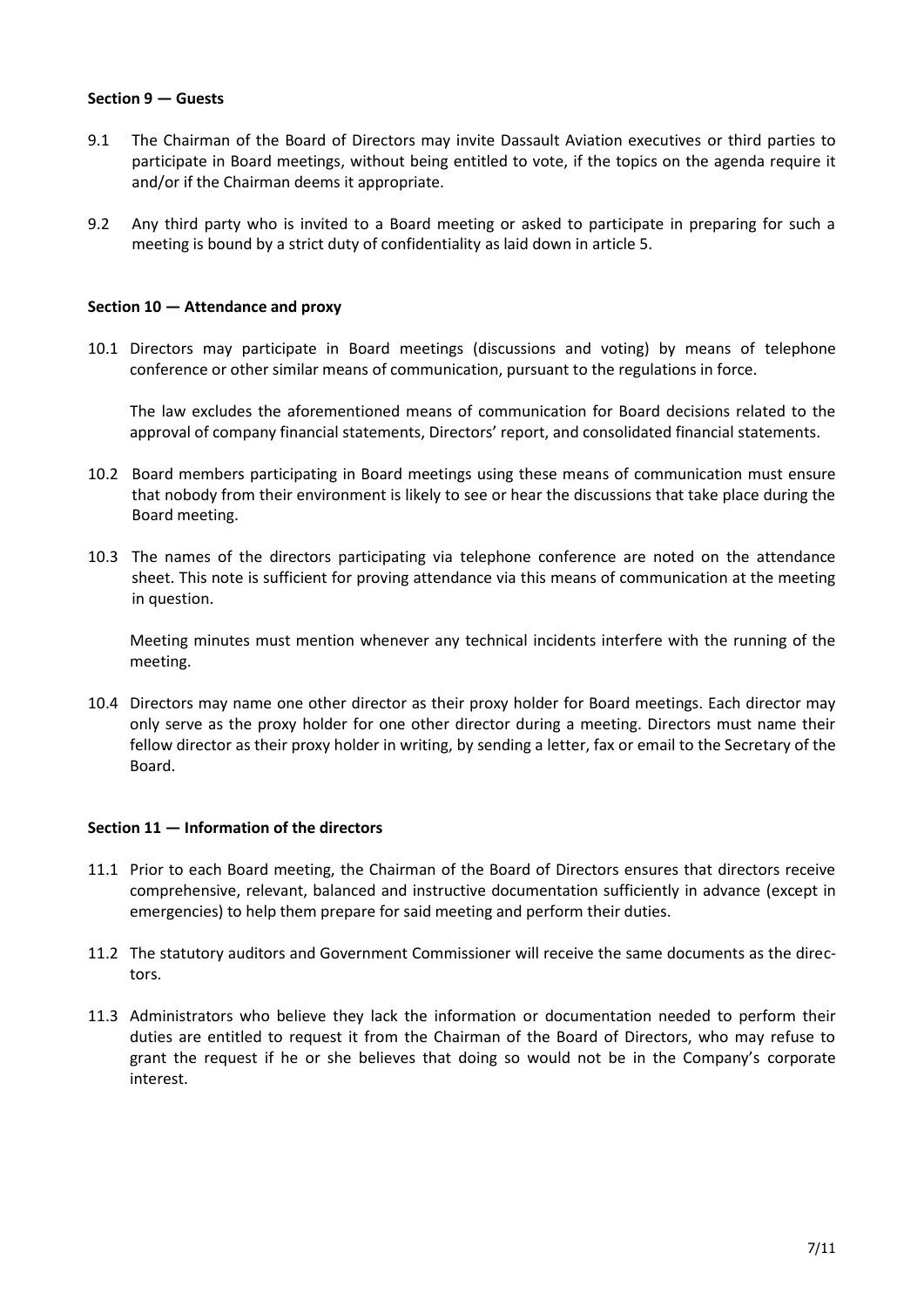## **ARTICLE III — POWERS OF THE BOARD OF DIRECTORS**

#### **Section 12 — Representation and corporate interest**

- 12.1 The Board of Directors is a collegial body that represents all shareholders.
- 12.2 It acts collectively in the corporate interest of the Company at all times and must make sure to uphold the interests of all of the Company's partners, in particular its shareholders, employees, customers, suppliers, creditors, and debtors.

# **Section 13 — Specific powers**

- 13.1 By law and in accordance with the Company's bylaws, the Board of Directors approves the Company's year-end financial statements. It determines the Company's business strategies and ensures that they are implemented, and carries out any checks and inspections it deems appropriate.
- 13.2 Without prejudice to its other powers as provided by law and the Company's bylaws, the Board of Directors manages the Company's general operations, including:
	- analyzing order intake, backlog, and net sales amounts,
	- reviewing budgets for self-financed technology investments and industrial investments,
	- analyzing the rollout of civil and military programs,
	- monitoring the implementation of the social policy.

The Board ensures that the risks generated by the Company's activities are identified and managed.

13.3 As required by law, the Board approves all regulated agreements prior to entering into them, as well as any transactions that are of strategic and/or significant importance.

# **ARTICLE IV — COMMITTEES OF THE BOARD OF DIRECTORS (COMMON OPERATING RULES SHARED BY ALL COMMITTEES)**

#### **Section 14 — Creation and powers**

14.1 The Board of Directors may decide to create committees to examine particular issues that it or the Chairman of the Board would like the committee to review and provide an opinion, suggestions, or recommendations to prepare the Board's work.

The Board appoints members from among the directors and determines their powers and operating procedures.

Committee meeting agendas are made by or in consultation with the Chairman of the committee.

Depending on the topics on the agenda for each meeting, committee chairmen may invite anyone else of their choosing to participate in the meeting.

14.2 Furthermore, the Chairman of the Board of Directors may request that specific committees be formed to review proposed transactions, such as entering into an important agreement or making an investment or divestment, when referring such a matter to an existing committee does not appear to be the best way to investigate it so the Board of Directors can make a decision.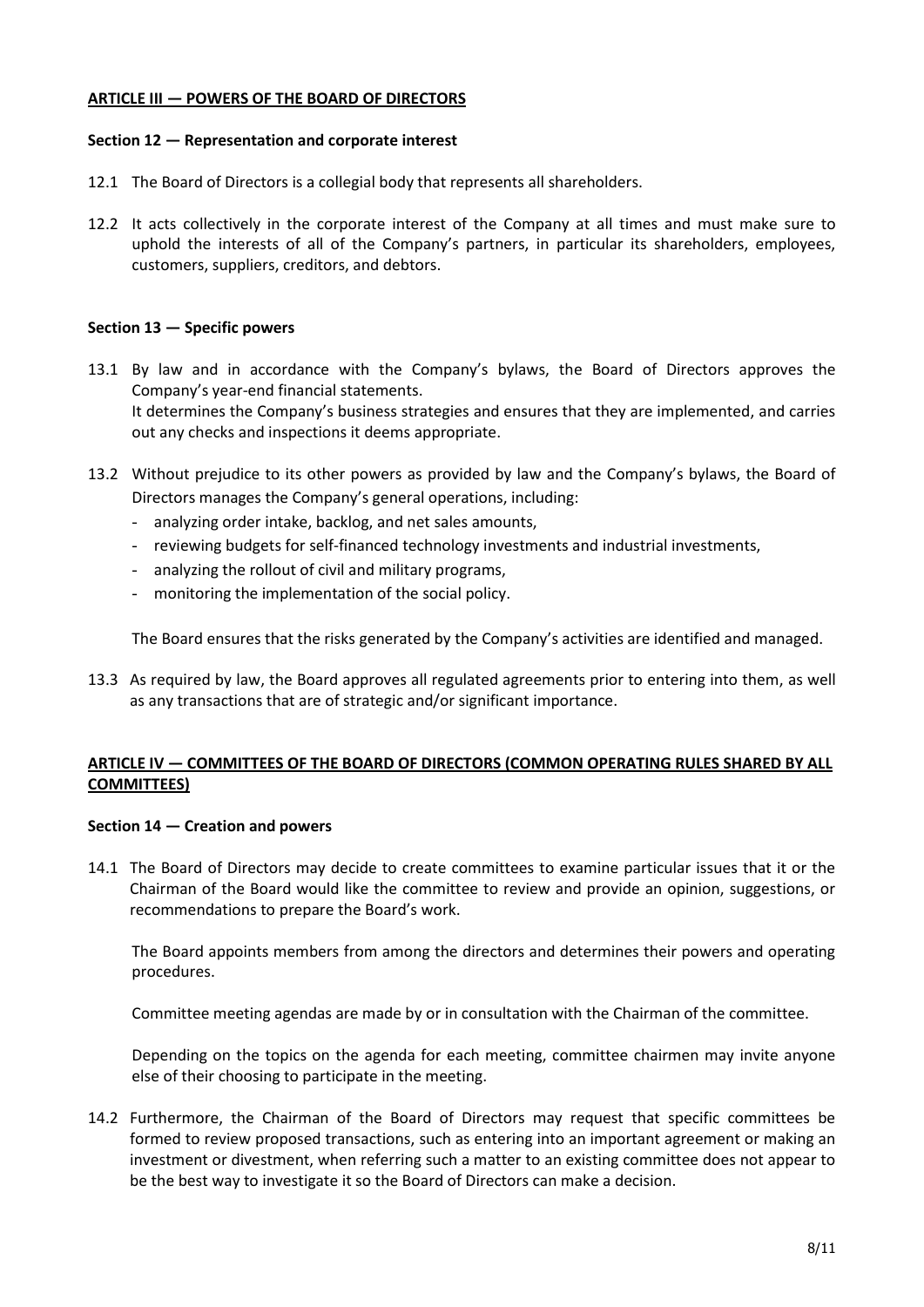## **Section 15 — Organization**

- 15.1 Committee meetings take place whenever the committees deem necessary, as convened by the Chairman of the committee or the Chairman of the Board of Directors, and, in all cases, before any Board of Directors meeting for which the agenda has a point requiring the committee's opinion.
- 15.2 The Secretary of the Board of Directors provides secretarial services for the committees.
- 15.3 Committee members must personally attend committee meetings. They may not name a proxy. Committees may only meet if at least half of their members are present or participating by means of audio or video communication. Committee members sign an attendance sheet at the beginning of each meeting.
- 15.4 Committees provide opinions, suggestions, and recommendations, which are presented to the Board by the Chairman of the committee or by another member designated by the Chairman if he or she is unable to do so.
- 15.5 Only the Board of Directors may make decisions on issues submitted to the committees, which act solely in an investigative and advisory capacity. Committees do not make decisions themselves; rather they prepare the information needed for the Board to make them.
- 15.6 Written minutes are prepared after every committee meeting and approved by the committee's members.
- 15.7 The Company bears all expenses incurred by the committees in the performance of their duties, especially fees related to investigations or audits.
- 15.8 Committee members and any non-members invited to committee meetings are required to keep confidential from any third party at any Board of Directors meeting all information provided to them or to which they had access while working on the committee in question.

#### **Section 16 — Information**

- 16.1 The Company's executive management team provides information to the committees according to Board meeting agendas.
- 16.2 Each committee is entitled to request:
	- any additional information it deems necessary to perform its duties from executive management; in response, executive management may provide the resources (internal study or outside expertise) it believes are the most appropriate,
	- that, under extraordinary circumstances, the Board of Directors seeks outside expertise.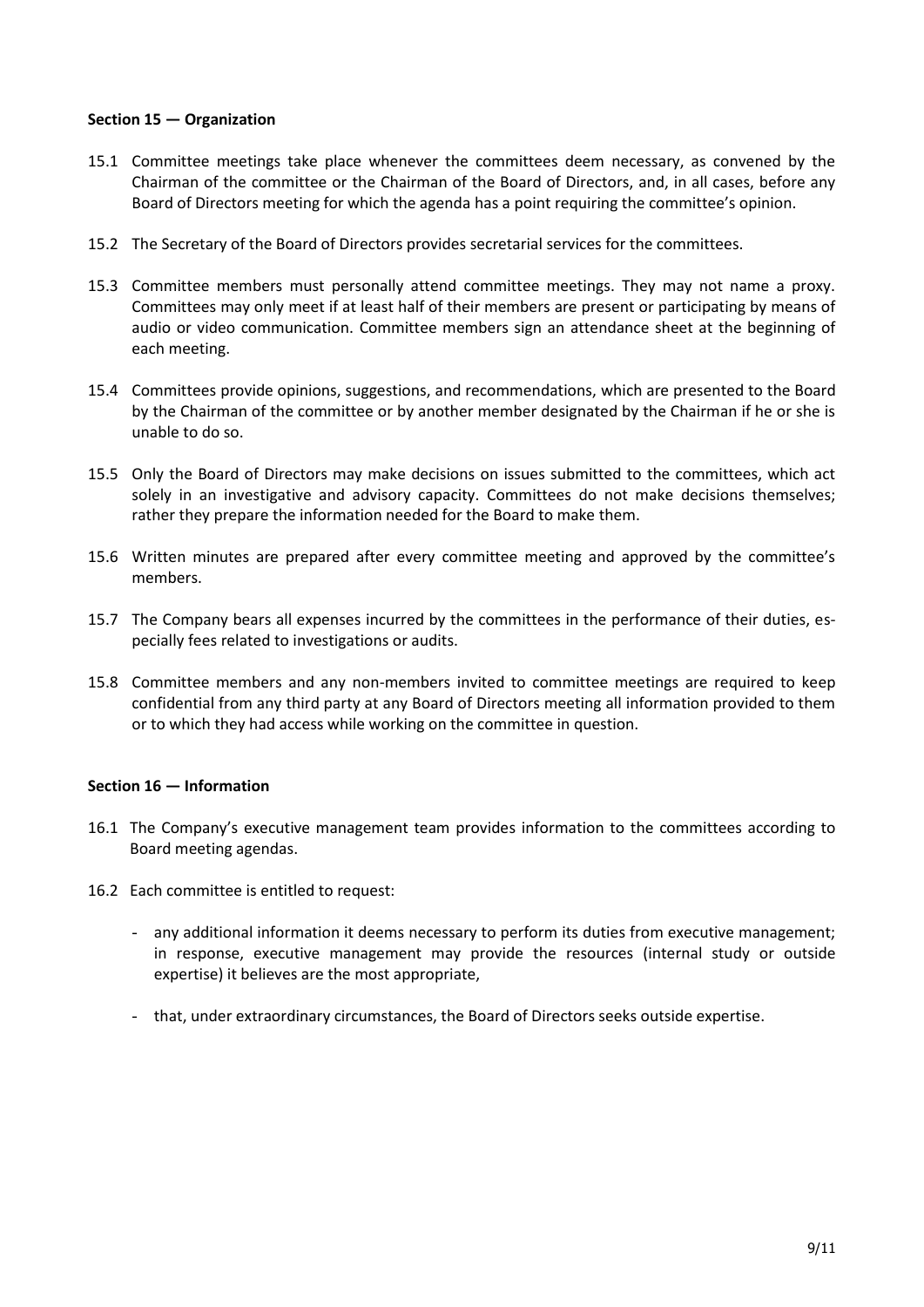## **ARTICLE V — AUDIT COMMITTEE**

#### **Section 17 — Composition**

17.1 The Audit Committee is made up of three independent directors appointed by the Board of Directors.

The Chairman of the Board of Directors may not serve on the Audit Committee.

The Audit Committee elects a Chairman and designates a Secretary.

17.2 Audit Committee members serve for renewable three-year terms. The Board of Directors may remove or replace committee members.

Audit Committee membership terminates automatically if a member loses his or her status as director.

Audit Committee members may resign by giving three months' advance notice.

17.3 The Audit Committee may include persons who are not on the Board of Directors but who have particular skills. The obligation of confidentiality as laid down in article 5 is applicable to such persons.

#### **Section 18 — Missions**

18.1 The Audit Committee acts under the sole and collective responsibility of the Board of Directors.

The Audit Committee does not make decisions. The sole purpose of the Audit Committee is to prepare the information the Board of Directors will use in its discussions.

- 18.2 The Audit Committee is responsible for monitoring:
	- the procedure for preparing financial information,
	- the effectiveness of the risk management and internal control systems,
	- the auditing of the company and consolidated financial statements by the statutory auditors,
	- the independence of the statutory auditors.

#### **Section 19 — Functioning**

19.1 The Audit Committee meets whenever it deems necessary, as convened by its Chairman or the Chairman of the Board of Directors, and, in all cases, before any Board of Directors meeting for which the agenda includes reviewing and approving financial statements or any discussion pertaining thereto.

The statutory auditors may request that the Audit Committee meets or that they can interview the committee if they deem it necessary.

The Audit Committee may only meet if at least two members are present or participating by means of audio or video communication.

The Audit Committee may hear from the statutory auditors as part of preparing the annual or halfyear financial statements.